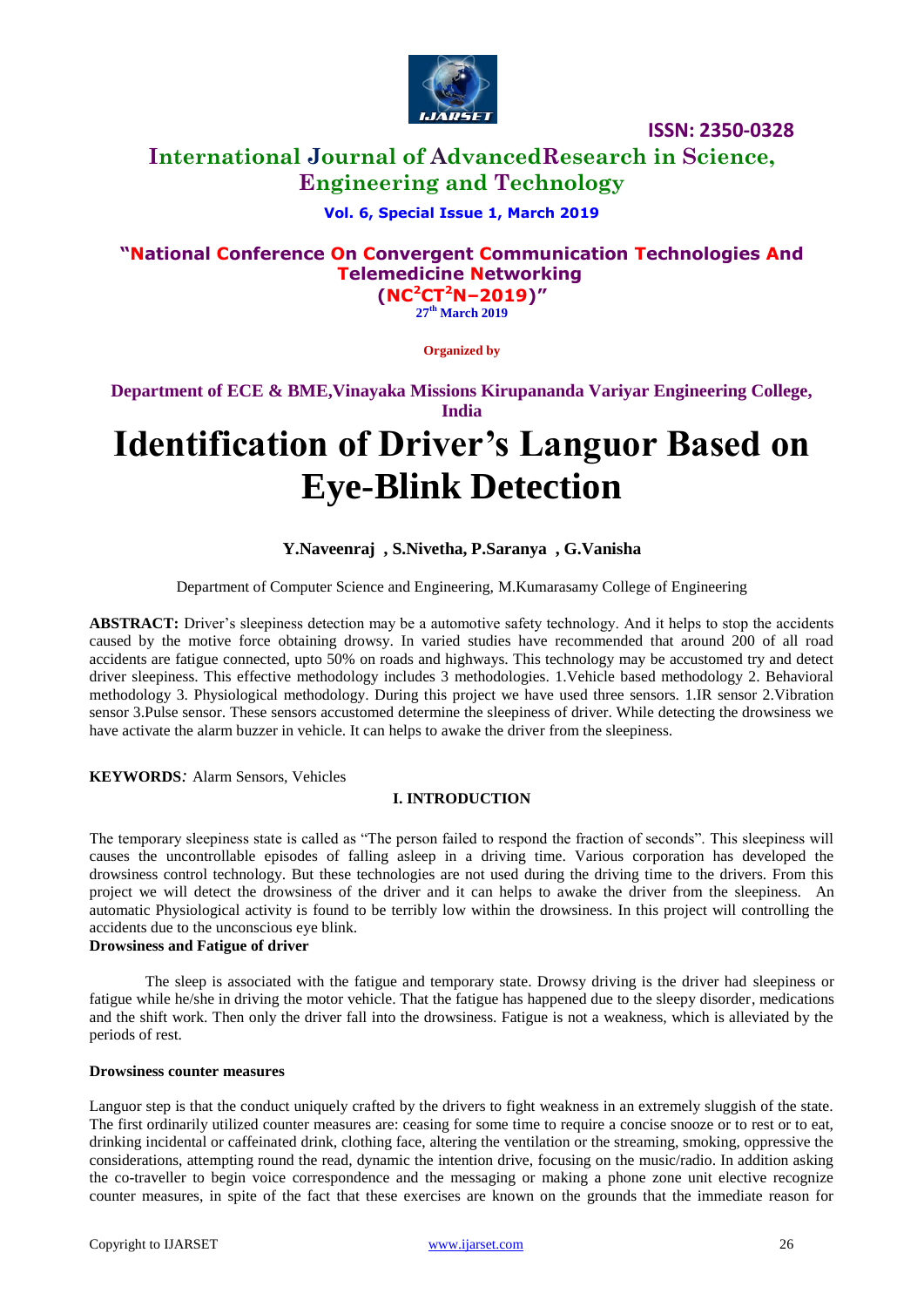

# **International Journal of AdvancedResearch in Science, Engineering and Technology**

#### **Vol. 6, Special Issue 1, March 2019**

## **"National Conference On Convergent Communication Technologies And Telemedicine Networking (NC<sup>2</sup>CT<sup>2</sup>N–2019)"**

**27 th March 2019**

**Organized by**

#### **Department of ECE & BME,Vinayaka Missions Kirupananda Variyar Engineering College, India**

diversion all through driving. Other than the thought process compel started counter measures, there region unit thunder strips that start vibratory at whatever point the vehicle running off the street or the zigzagging all around the path. In accordance with forestalling night and the drag out driving will be precisely reduced street collides with a decent degree. Additionally giving conceivable treatment to drivers, who are influenced by shifted rest infections, will any improve street wellbeing.

#### **II.PHYSIOLOGICAL WAYS FOR MEASURE TEMPORARY STATE**

#### **HEART RATE**

HR is sketched out the scope of heart beat in every minute (bpm). A rebate in time unit is found all through long length night driving in accordance with the psychological and physical errands besides as feelings and exercise profoundly affect time unit. The include performs partner degree explore thirty four volunteers of different age groups that grasp subjects UN office are conventional in addition as individuals who experience the ill effects of a scope of rest illnesses. Creator watch the diminishing pattern of hr with the enlistment of weakness for conventional subjects and patients having changed vexed. A decrease in hr is also examined inside crafted by once moving from alarm to lazy state.

#### **RESPIRATION RATE OR BREATHING FREQUENCY**

Breath rate or respiratory recurrence is that the assortment of breaths indrawn and breathed out every moment. It include acquires a connection for each minute. Steady with the creators, breath rate, while weakness introduces and sets in and keeps on falling till rest beginning.

#### **III.LITERATURE SURVEY**

X. Zhang, J. Li, Y. Liu and Z. Zhang [1] has built up the plan of a weariness identification framework for rapid trains on driver cautiousness utilizing a remote wearable EEG. The carefulness of the driver is vital for railroad wellbeing, in spite of not being incorporated into the security the board framework (SMS) for rapid train security. In this paper, a novel exhaustion recognition framework for fast train wellbeing dependent on checking train driver cautiousness utilizing a remote wearable electroencephalograph (EEG) is exhibited. This framework is intended to recognize whether the driver is laziness. The proposed framework comprises of three primary parts: (1) a remote wearable EEG accumulation; (2) train driver carefulness recognition; and (3) early cautioning gadget for train driver. In the initial segment, a 8-channel remote wearable cerebrum PC interface (BCI) gadget gets the train driver's mind EEG flag easily under rapid train-driving conditions. The recorded information are transmitted to a (PC) by means of Bluetooth. In the second step, a help vector machine (SVM) order calculation is executed to decide the cautiousness level utilizing the Fast Fourier change (FFT) to separate the EEG control range thickness (PSD). What's more, an early cautioning gadget starts to work if exhaustion is distinguished. The recreation and test outcomes exhibit the attainability of the proposed weakness discovery framework for rapid train security.

S. Bando and K. Oiwa [2] has alluded the assessment of elements of brow skin temperature under actuated laziness. The Drowsiness is one of the main sources of car crashes. A procedure for quick and simple estimation of the dimension of laziness is alluring. The target of the present paper is to assess the elements of brow skin temperature (FHT) under instigated sluggishness. With a preliminary change related with laziness from the FHT, which is a nonintrusive estimation, sleepiness can be identified at a beginning time and, conceivably, auto collisions can be forestalled. In this examination, the deliberate FHTs were classified into five languor levels as indicated by outward appearances (Level 1 is conscious and Level 5 is amazingly sleepy). In an investigation, the thermoregulation procedure of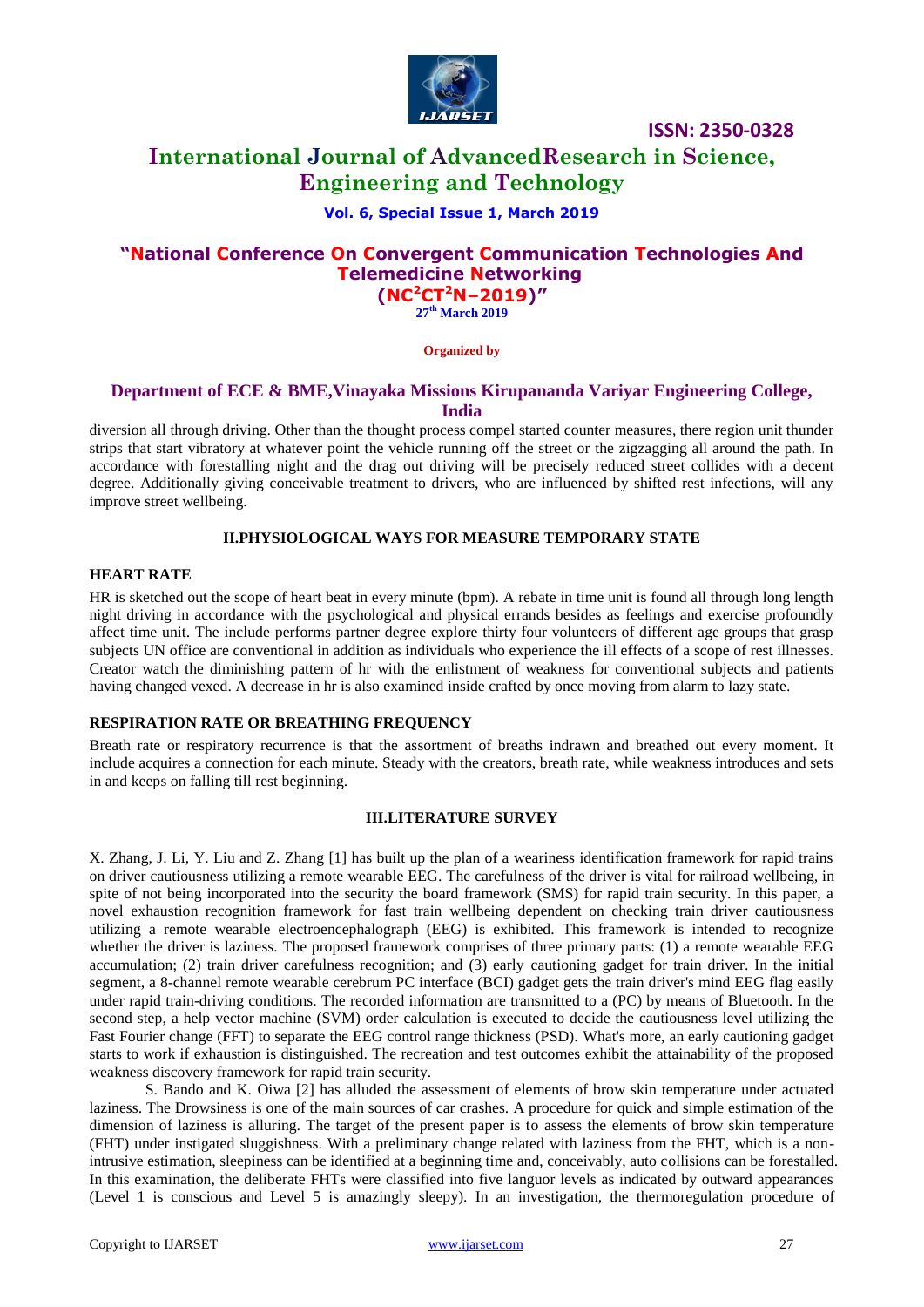

# **International Journal of AdvancedResearch in Science, Engineering and Technology**

#### **Vol. 6, Special Issue 1, March 2019**

# **"National Conference On Convergent Communication Technologies And Telemedicine Networking**

**(NC<sup>2</sup>CT<sup>2</sup>N–2019)" 27 th March 2019**

**Organized by**

### **Department of ECE & BME,Vinayaka Missions Kirupananda Variyar Engineering College, India**

sleepiness was spoken to by a diminishing in the all out fringe opposition, height of the nasal skin temperature, and decrease in the tympanum temperature. The test results demonstrated a critical lessening in FHT for sleepiness Levels  $3-5$  contrasted with the rest state (Mann– Whitney U– test,  $p < 0.01$ ). Since FHT did not increment as per the procedure for nasal skin temperature, FHT could speak to both skin and center temperatures. The outcomes recommend that FHT can be a pointer for anticipating laziness.

M. Awais and N. Badruddin [3], In this paper will alludes that the a half and half way to deal with distinguish driver sluggishness using physiological signs to improve framework execution and wear capacity. Driver languor is a noteworthy reason for lethal mishaps, damage, and property harm, and has turned into a zone of significant research consideration lately. The present investigation proposes a strategy to recognize sleepiness in drivers which coordinates highlights of electrocardiography (ECG) and electroencephalography (EEG) to improve recognition execution. The examination estimates contrasts between the caution and sluggish states from physiological information gathered from 22 sound subjects in a driving test system based investigation. A dull driving condition is utilized to actuate tiredness in the members. Different time and recurrence space highlight were separated from EEG including time area factual descriptors, multifaceted nature measures and power otherworldly measures. Highlights separated from the ECG flag included pulse (HR) and pulse changeability (HRV), including low recurrence (LF), high recurrence (HF) and LF/HF proportion. Moreover, abstract languor scale is likewise surveyed to ponder its association with laziness. We utilized combined t-tests to choose just factually noteworthy highlights ( $p < 0.05$ ), that can separate between the alarm and lazy states viably. Critical highlights of the two modalities (EEG and ECG) are then joined to explore the improvement in execution utilizing bolster vector machine (SVM) classifier. The other primary commitment of this paper is the investigation on channel decrease and its effect to the execution of recognition. The proposed strategy exhibited that consolidating EEG and ECG has improved the framework's execution in separating among caution and tired states, rather than utilizing only them. Our channel decrease investigation uncovered that a worthy dimension of exactness (80%) could be accomplished by joining only two terminals (one EEG and one ECG), demonstrating the attainability of a framework with improved wear ability contrasted and existing frameworks including numerous anodes. Generally speaking, our outcomes exhibit that the proposed technique can be a reasonable answer for a common sense driver sluggishness framework that is both precise and agreeable to wear.

D. S. Lee and T. W. Chong [4] has built up the pressure occasions identification of driver by wearable glove stress occasions location of driver by wearable glove framework. This paper is engaged to build up a wearable glove framework to recognize driver stress occasions progressively. The driver's pressure is evaluated by the utilization of physiological flags and guiding wheel movement investigation. The guiding wheel movement is broke down by driver's hand moving trademark. Basically, the sensors on the glove accumulated the photoplethysmogram flag by means of fingertip, and hand movement flag by means of inertial movement unit. The sensor module readings are transmitted to an end terminal application through a Bluetooth low vitality transmission module to register the driver stress list. The investigations are done in a mimicked driving which is made out of three particular driving situations to think about the subjects' practices that connect with pressure. Twenty eight subjects are asked for to perform three distinctive driving sessions with arbitrary situations created while performing different driving moves to evaluate the dynamic of mental remaining burdens. The pressure evaluations of driving guineas pigs are self detailed at pre-and post-upgrade just as saw through outward appearance recorded all through the entire investigations. Additionally, this examination likewise intended to research the relationship of stress occasions with various driving undertakings. Stress list are processed by a help vector machine design classifier with separated highlights from sensors perusing.

Z. Mu, J. Hu [5] alluded the driver exhaustion location framework utilizing electroencephalography signals dependent on joined entropy highlights. Driver weariness has turned out to be one of the real reasons for car crashes, and is a muddled physiological procedure. In any case, there is no successful strategy to identify driving weakness.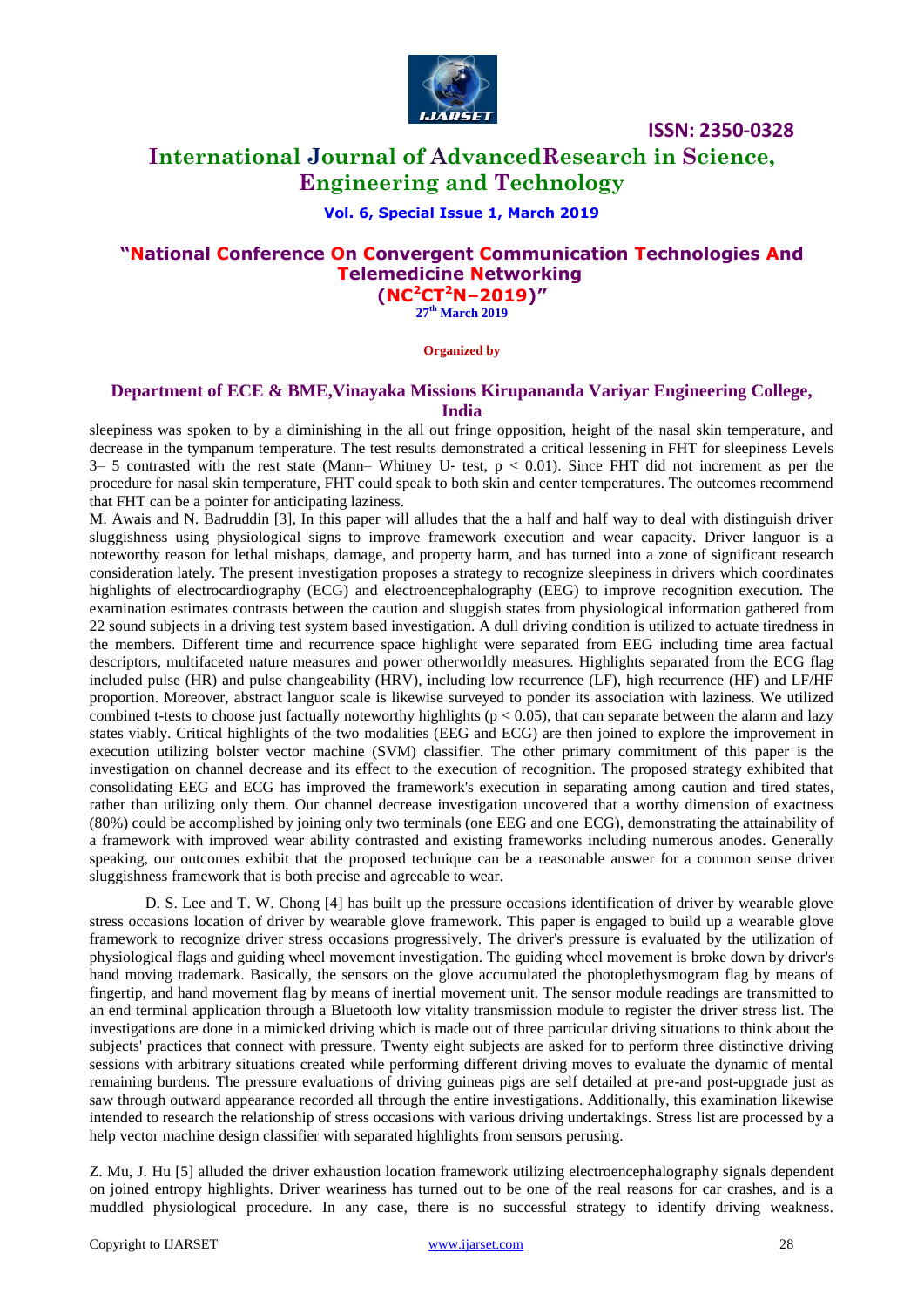

# **International Journal of AdvancedResearch in Science, Engineering and Technology**

#### **Vol. 6, Special Issue 1, March 2019**

## **"National Conference On Convergent Communication Technologies And Telemedicine Networking**

**(NC<sup>2</sup>CT<sup>2</sup>N–2019)" 27 th March 2019**

**Organized by**

#### **Department of ECE & BME,Vinayaka Missions Kirupananda Variyar Engineering College, India**

Electroencephalography (EEG) signals are intricate, insecure, and non-direct; non-straight examination strategies, for example, entropy, possibly progressively fitting. This examination assesses a consolidated entropy-based preparing strategy for EEG information to identify driver weakness. In this paper, 12 subjects were chosen to participate in a trial, obeying driving preparing in a virtual situation under the guidance of the administrator. Four kinds of enthrones (range entropy, inexact entropy, test entropy and fluffy entropy) were utilized to separate highlights with the end goal of driver exhaustion discovery. Terminal determination process and a help vector machine (SVM) characterization calculation were additionally proposed. The normal acknowledgment exactness was 98.75%. Review examination of the EEG demonstrated that the extricated highlights from anodes T5, TP7, TP8 and FP1 may yield better execution. SVM characterization calculation utilizing outspread premise work as part work got better outcomes. A joined entropy-based technique shows great grouping execution for contemplating driver weariness discovery.

S. Muhlbacher-Karrer [6] In this paper will alluded as a driver state recognition framework consolidating a capacitive hand identification sensor with physiological sensors. Concerning car wellbeing, the driver assumes a vital job. Feeling of anxiety, tiredness, and diversion of the driver are in this way of high intrigue. In this paper, a driver state identification framework dependent on cell neural systems (CNNs) to screen the driver's feeling of anxiety is introduced. We propose to incorporate a capacitive-based remote hand discovery (position and contact) sensor for a guiding wheel using ink-stream printed sensor tangles as an information sensor so as to improve the execution. A driving test system stage giving a practical virtual traffic condition is used to direct an investigation with 22 members for the assessment of the proposed framework. Every member is driving in two unique situations, each speaking to one of the two no-stress/stress driver states. A "triple" cross approval is connected to assess our idea. The subject reliance is considered cautiously by isolating the preparation and testing information. Moreover, the CNN approach is benchmarked against other best in class AI strategies. The outcomes demonstrate a huge improvement consolidating sensor contributions from various driver inalienable spaces, giving an all-out related recognition precision of 92%. Other than that, this paper demonstrates that if there should be an occurrence of including the capacitive hand recognition sensor, the exactness increments by 10%. These discoveries show that including a subject-autonomous sensor, for example, the proposed capacitive hand location sensor, can fundamentally improve the discovery execution.

B. G. Lee and J. H. Part [7] has built up a savvy based driver carefulness marker with bit fluffy c-implies wavelet strategy. A high-accuracy driver cautiousness indicator could be a money related countermeasure to lessen street mishaps. Pulse changeability (HRV) is a notable estimation parameter to foresee driver carefulness state, yet the estimation is helpless to movement antique because of body development where the electrocardiogram sensor gadget must be worn near the heart. In this way, this examination shows a novel way to deal with measure the ECG from the driver palms while hanging on the guiding wheel. Likewise, photoplethysmograms (PPG) sensor appended on a driver finger can likewise quantify the comparable pulse design, known as heartbeat rate changeability (PRV). Another critical carefulness estimation parameter, respiratory rate changeability (RRV), can be gotten specifically from the ECG with squaring pattern strategy, without the utilization of respiratory sensor. Besides, this investigation is additionally concentrating on the incorporation of age and sexual orientation as watchfulness estimation parameter as every individual displays particular flag design. Independent guidelines are gotten from the dataset plays out the bit fluffy cimplies with "assuming at that point" rules extraction, which hence characterize the driver cautiousness level into two predefined classes, that are tired and wakeful. The cautiousness observing application is created in smartwatch, ready to play out the highlights extraction, and afterward anticipate the driver carefulness class dependent on the KFCM prepared model. A vibration cautioning will be activated to the driver if driver is assessed as tired in five back to back time spans.

M. Omidyeganeh [8] has alluded the yawning recognition utilizing implanted keen cameras. Yawning location has an assortment of critical applications in a driver exhaustion discovery, prosperity evaluation of people, driving conduct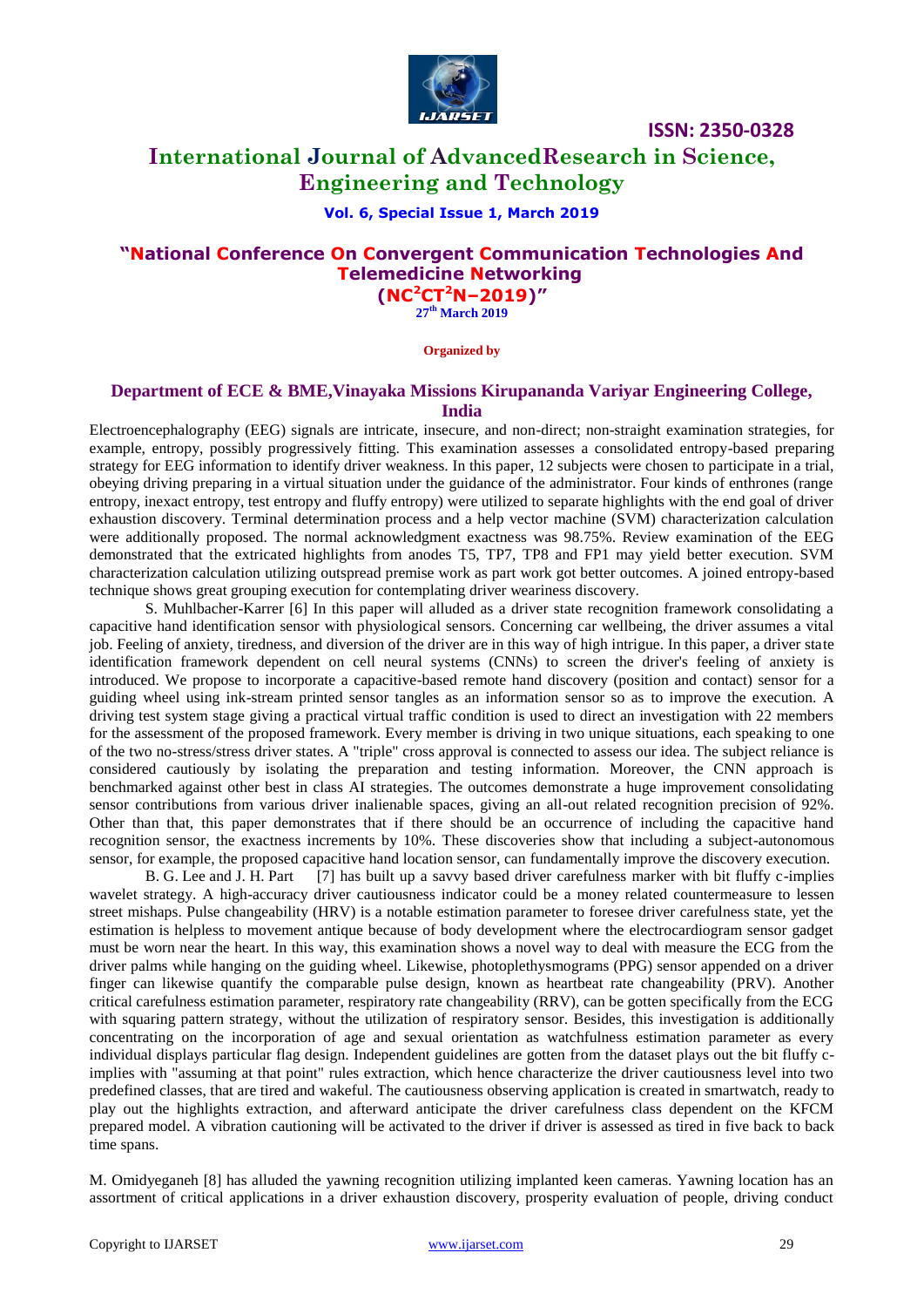

# **International Journal of AdvancedResearch in Science, Engineering and Technology**

#### **Vol. 6, Special Issue 1, March 2019**

# **"National Conference On Convergent Communication Technologies And Telemedicine Networking**

**(NC<sup>2</sup>CT<sup>2</sup>N–2019)" 27 th March 2019**

**Organized by**

### **Department of ECE & BME,Vinayaka Missions Kirupananda Variyar Engineering College, India**

observing, administrator mindfulness recognition, and understanding the aims of an individual with a tongue inability. In the majority of the above applications, a programmed location of yawning is one vital framework part. In this paper, we plan and execute such programmed framework, utilizing PC vision, which keeps running on a computationally constrained implanted shrewd camera stage to recognize yawning. We utilize an essentially adjusted execution of the Viola– Jones calculation for face and mouth location and, at that point, utilize a back projection hypothesis for estimating both the rate and the measure of the adjustments in the mouth, so as to identify yawning. As evidence of concept, we have likewise actualized and tried our framework over a real shrewd camera inserted stage, called APEX from CogniVue Corporation. In our structure and usage, we mulled over the down to earth viewpoints that many existing works disregard, for example, constant prerequisites of the framework, just as the restricted preparing force, memory, and registering abilities of the inserted.

#### **IV. EXISTING SYSTEM**

Cathodes have irrelevant inner opposition, the skin-terminal interface may prompt movement relics. The thoughtful improvements, that keeps up the electro cardiogram low recurrence to high recurrence control size connection (LF/HF) to the moderate dimension. This impels the perspiration happy discharge, in this manner decreasing the skin obstruction. EMG, ECG, breath and galvanic skin reaction (GSR) estimations to watch the eyelid, head development and face demeaner of the drive.

#### **V.DISADVANTAGES**

Analysis concerning ways that Existing system uses the wearable device with wired. It make annoyed during the drive. This is a major disadvantage of existing system.

#### **VI.PROBLEM DESCRIPTION**

The physiological flag shifts among drivers so the precision at that irregular conditions square measure erased are frequently diminished once data. The data of this client aren't encased inside the information that were won't to prepare the recognition algorithmic principle. This downside of the between driver difference ought to be pondered for a productive driver watching framework amid a genuine situation. As of late strategies that utilization wearable or nonintrusive gadgets to recognize driver's laziness have been presented

#### **VII.PROPOSED SYSTEM**

Thinking about these aggregations, we tend to propose a reasonable framework to discover and recognize numerous irregular conditions, just as stress, weakness, and brief state from the customary condition. For handiness, the arranged framework is anticipated on the nonintrusive wearable gadget created to experience the driver's physiological and social data. The gadget is worn on the wrist joint kind of a watch and gathers all estimations non rudely. Notwithstanding, the standard of the deliberate signs are regularly debased by commotion from differed sources once wearable sensors are utilized. To maintain a strategic distance from characterization blunders brought about by calmer, the framework incorporates a pre-preparing venture, all through that the dependableness of estimated signals is tried and legitimate segments of signs are known. In this project, we can detect the drowsiness and activate the alarm buzzer automatically. If nothing to happen in the driver's sleepiness due to the activation of alarm, we would be slowdown the vehicle. Then we have already generated the notification and send it to the particular given mobile numbers using GSM. This is a proposed system of this project.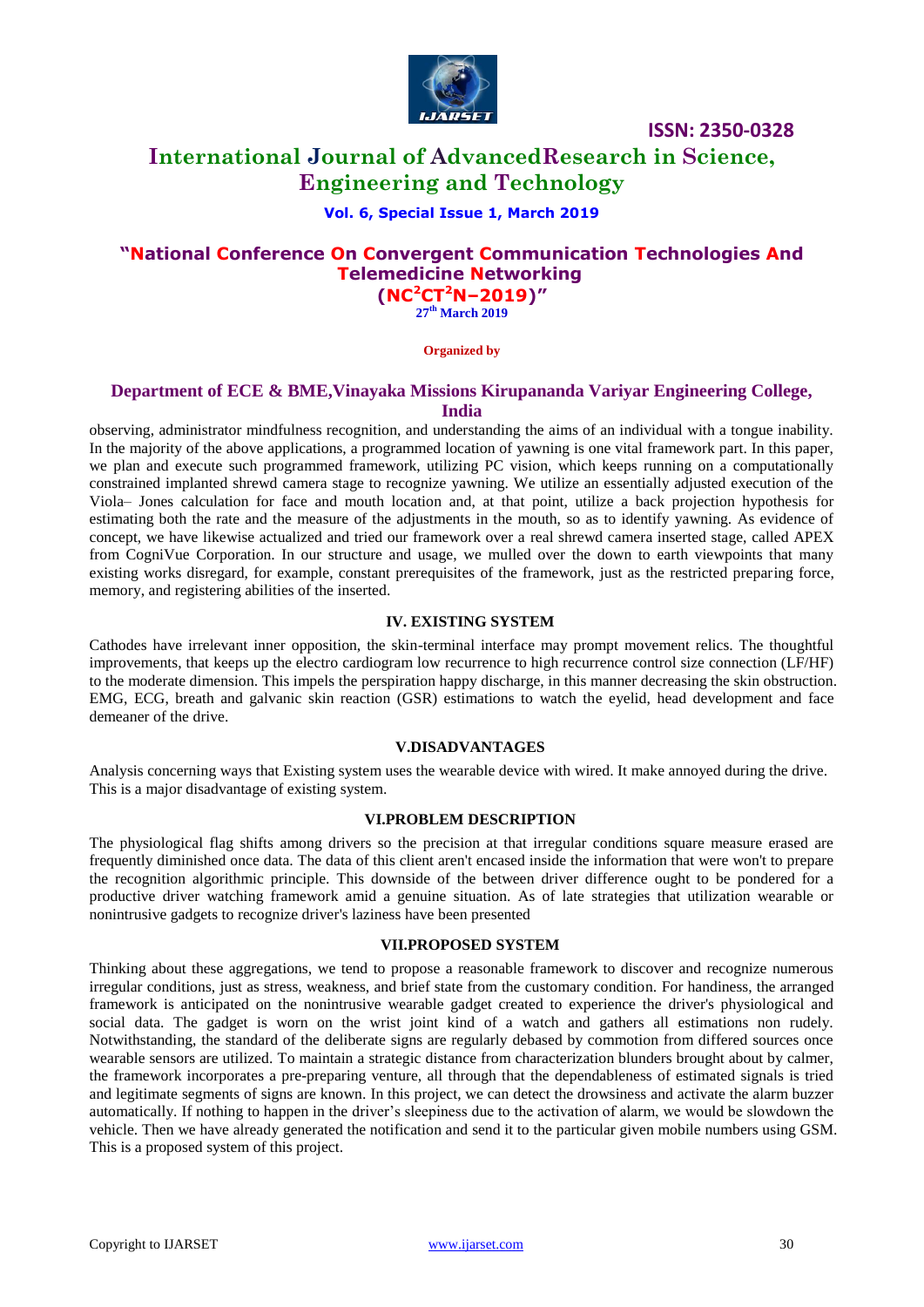

# **International Journal of AdvancedResearch in Science, Engineering and Technology**

### **Vol. 6, Special Issue 1, March 2019**

## **"National Conference On Convergent Communication Technologies And Telemedicine Networking (NC<sup>2</sup>CT<sup>2</sup>N–2019)"**

**27 th March 2019**

**Organized by**

#### **Department of ECE & BME,Vinayaka Missions Kirupananda Variyar Engineering College, India VIII.ADVANTAGES**

To avoid the accidents during drowsiness, intelligent transportation been used. And signals are founded to be additional correct and consistent in detection driver's drowsiness levels. The planned system is the sensible and straightforward to use. All the signals are measured by one mobile application named as sleeping detection on the articulation plana options set and therefore the classification technique were devised to agitate the lay to rest driver variance downside.

#### **IX. BLOCK DIAGRAM**



#### **X.CONCLUTION**

The planned system useful to avoid the vehicle accidents as a result of the driver's drowsiness victimization inborn reflex sensing element, during this project we have a tendency to study for driver weakness drowsiness detection. If the driver feels sleepy, it is detected by the sensor hooked up with the vehicle then an alert sent to the driver using the warning crystal which alert the driver using the alarm sound. Therefore road accidents will be avoid, during this project we will generate a model which may stop such a happening. The notification will be sent to the owner after the slow reckoning of the wheel using wireless medium. The planned technique won't to live physiological signals in